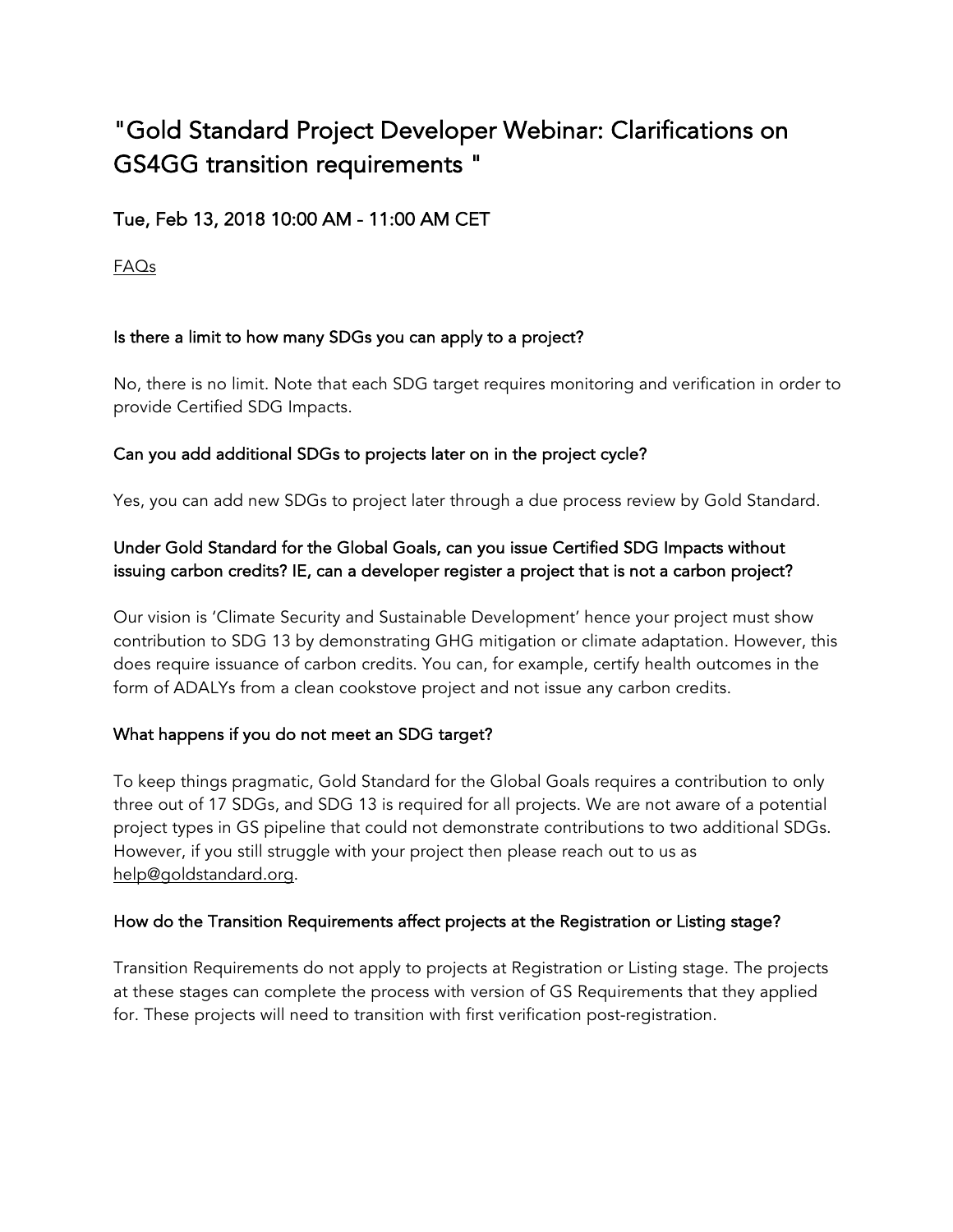### Is there a requirement to transition to the newest methodology? For example, TPDDTEC v3.1?

You do not need to transition to updated version of methodology with the transition to Gold Standard for the Global Goals at the time of next verification. However, you need to do it at time of renewal of crediting period.

#### What is the transition requirement for GS forestry projects?

The transition requirements for GS forestry projects are same, that is transition is required with next verification or next renewal after  $1<sup>st</sup>$  March 2018, whichever is earlier. Further, forestry projects can retain their 30 to 50 year crediting period as approved with registration.

# If a project developer signs a contract with DoE for verification work before the 1st March 2018, will they have to transition the project to Gold Standard for the Global Goals before credit issuance or can the developer transition after the issuance?

The developer can transition to Gold Standard for the Global Goals with next verification.

# Could you please clarify what changes Gold Standard for the Global Goals implies in terms of stakeholder consultation, with particular emphasis on multi-country, multi-project type PoAs?

There are no changes to our stakeholder consultation requirements with respect to multicountry, multi-project type PoAs. Relevant details are available in the Gold Standard for the Global Goals Stakeholder Procedures, Requirements & Guidelines.

## Is Ongoing Financial Need (OFN) part of Gold Standard monitoring during verification and certification?

No, Ongoing Financial Needs (OFN) assessment is only carried out during renewal of crediting period. This is not part of verification process.

In the Requirements on Ongoing Financial Need (OFN), it states, "The information shall not be used for formal decision making ..., though the submission of the information is mandatory." Can this delay the renewal approval decision if Gold Standard determines that the information from the project developer is not sufficient to demonstrate OFN?

Since this will not be a decision making criteria, Gold Standard will ensure that project renewal decision is not delayed due to lack of information; however, Forward Action Requests (FARs) may be issued where necessary.